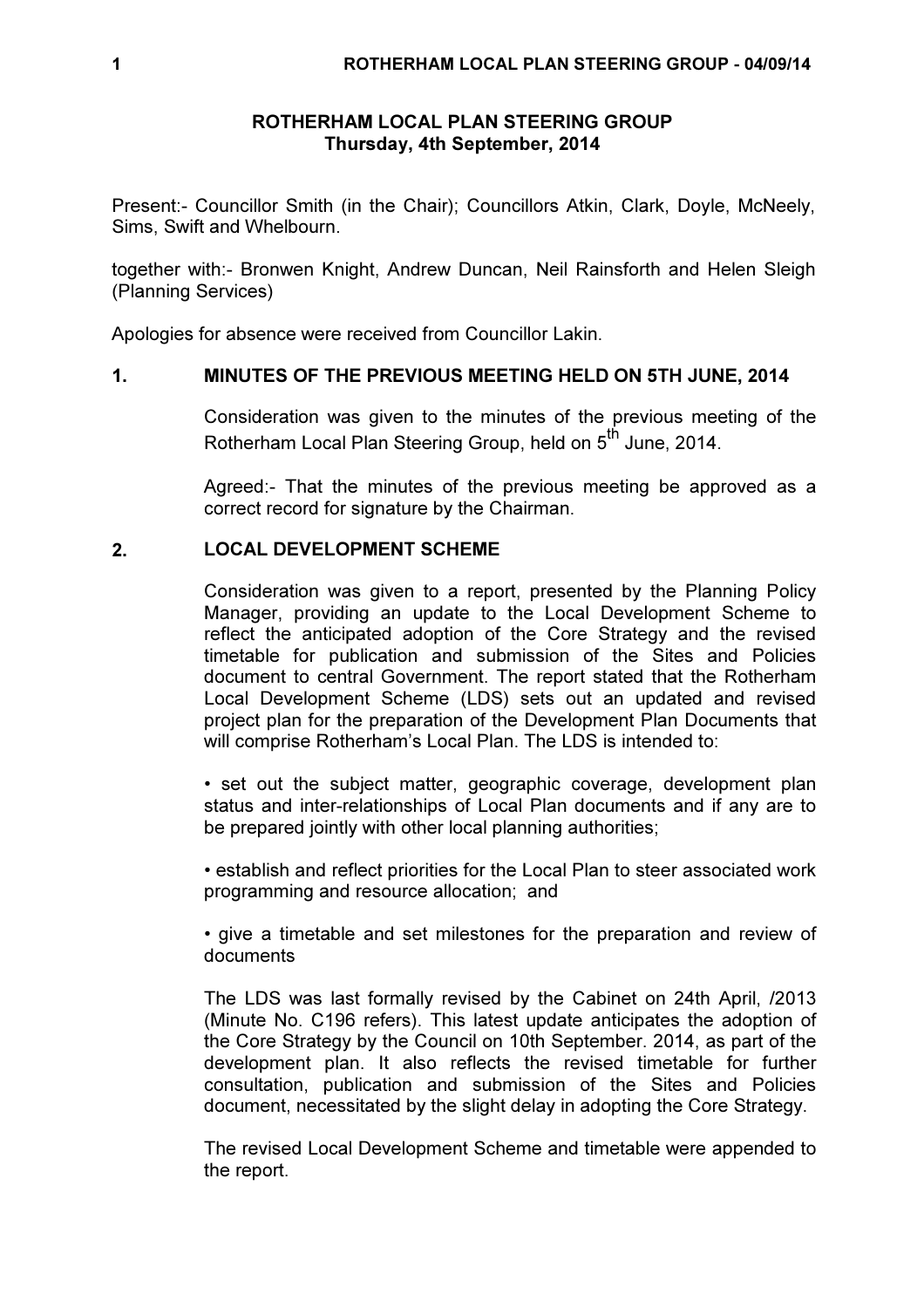Agreed:- (1) That the report be received and its contents noted.

(2) That the revised Local Development Scheme be noted.

(3) That this Steering Group supports the recommendation to Cabinet to approve the revised Local Development Scheme.

### 3. REVISED STATEMENT OF COMMUNITY INVOLVEMENT

Further to Minute No. 37 of the meeting of the Rotherham Local Plan Steering Group held on 25th April, 2014, consideration was given to a report, presented by the Planning Policy Manager, providing an update on the preparation of Rotherham's draft revised Statement of Community Involvement.

The report stated that the Statement of Community Involvement (SCI) sets out how and when stakeholders can influence new planning policy documents covering Rotherham, how information will be communicated and the ways in which individuals and organisations can comment on planning applications. It is critical in encouraging engagement with the communities and stakeholders of Rotherham and a range of other statutory consultees.

The revised SCI is presented in three sections which explore the:-

- approach to community involvement
- influencing of the Local Plan
- ways of getting involved in planning applications

The draft revised SCI was attached to the submitted report and will be included in the consultation process at same time as sites and policies document.

Agreed:- (1) That the report be received and its contents noted.

(2) That the draft revised Statement of Community Involvement, as now submitted, be endorsed.

(3) That this Steering Group the recommendation to Cabinet to approve public consultation on the draft revised Statement of Community Involvement.

#### 4. FINAL DRAFT SITES AND POLICIES DOCUMENT

Further to Minute No. 38 of the meeting of the Rotherham Local Plan Steering Group held on 25th April, 2014, consideration was given to a report presented by the Senior Planner, providing an update regarding the finalisation of Rotherham's final draft Sites and Policies Document and accompanying Policies Map prior to consultation commencing (subject to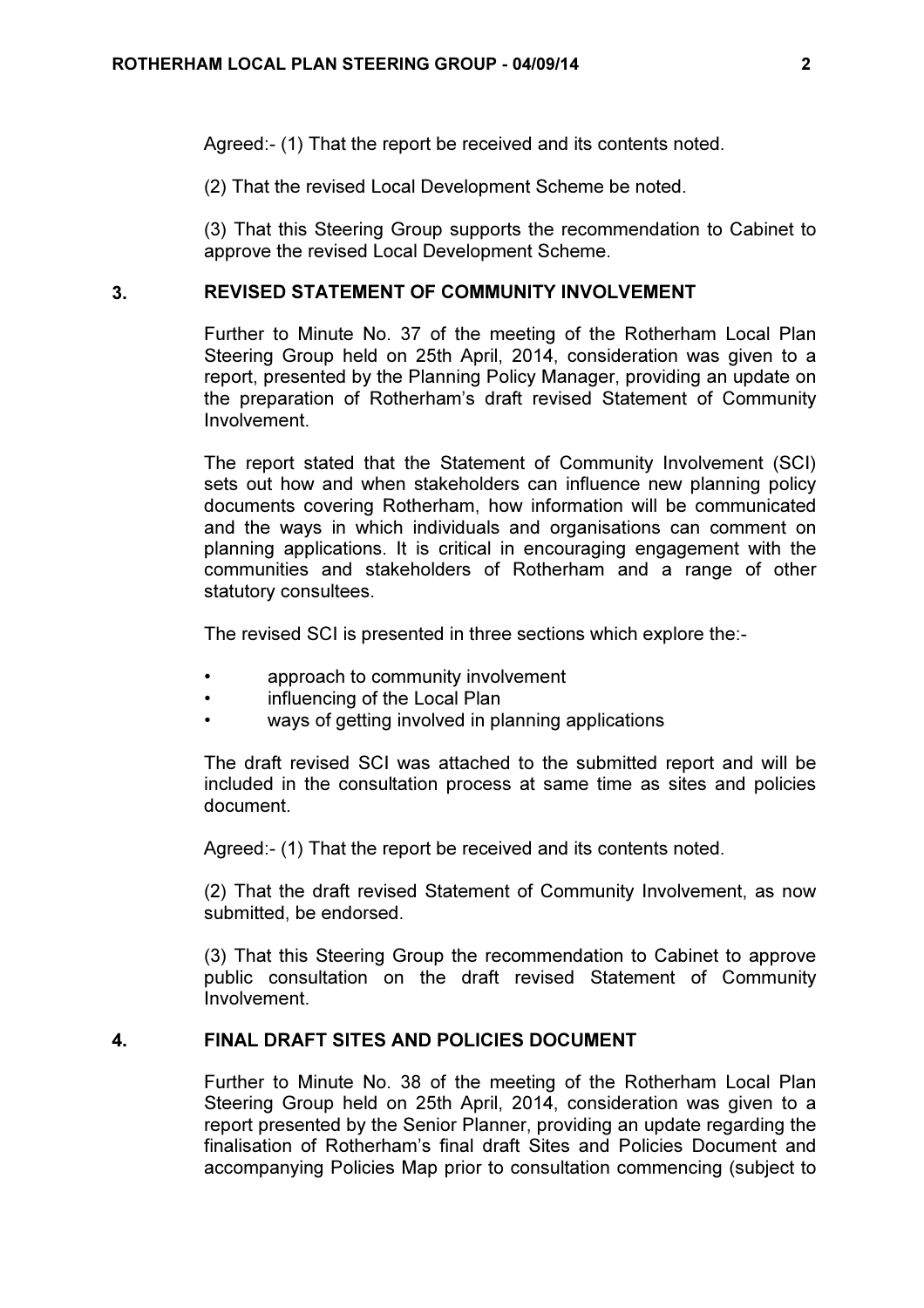Cabinet approval) on 13th October, 2014, for a period of six weeks until 24th November, 2014.

Members noted:-

: the Core Strategy is to be presented for adoption at the Council meeting to be held on Wednesday, 10th September, 2014;

: the plans will be made available at local libraries;

: there will be public drop-in sessions and consultation events at various venues around the Borough area;

: a number of sites, around the Borough area, are available for future residential development (white land – which ought not to be developed prior to 2028)

: various evidence base studies, good practice guidance notes and background papers are being finalised to support the Sites and policies document;

: the Consultation and Community Engagement Action Plan was appended to the report.

Discussion took place on various sites around the Rotherham Borough area. Reference was made to the employment policy areas.

Agreed:- (1) That the report be received and its contents noted.

(2) That this Steering Group notes the progress made to finalise the Document and Policies Map.

(3) That this Steering Group supports the final draft Sites and Policies Document and Policies Map for submission to Cabinet for approval to undertake public consultation commencing on 13th October, 2014.

# 5. DCLG TECHNICAL CONSULTATION ON PLANNING - RESPONSE

Further to Minute No. 28 of the meeting of the Cabinet Member and Advisers for Planning, Highways and Street Scene Services, consideration was given to a report, presented by the Planning Manager, concerning the Department for Communities and Local Government's (DCLG) extensive consultation document covering numerous aspects of the planning system. The Steering Group noted that the consultation document recommends further deregulation within the planning system and some of the proposals are intended to make permanent a number of temporary arrangements which were introduced in May 2013. The six elements in the consultation are:-

: Speeding up Neighbourhood Planning.